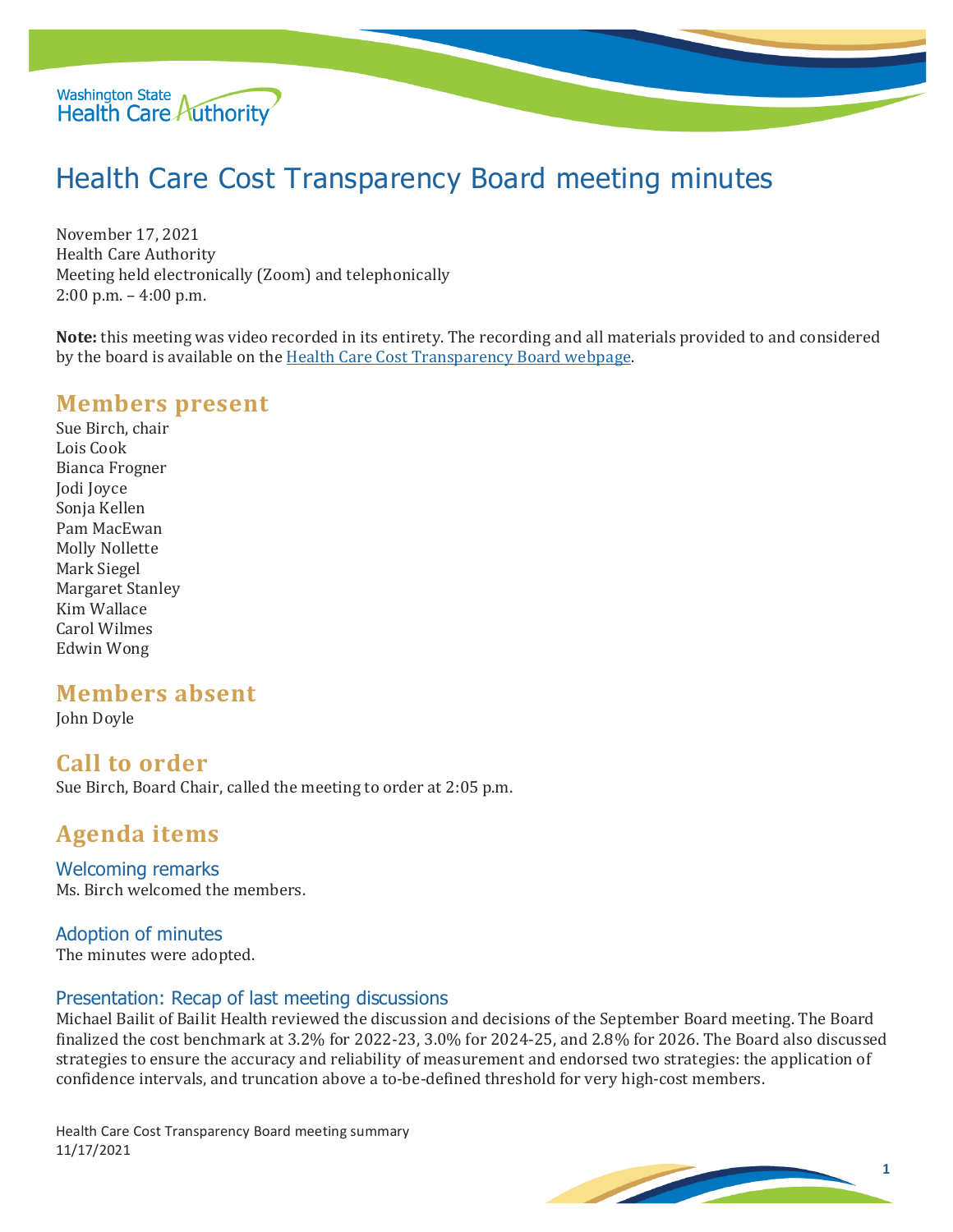#### Presentation: Using risk adjustment when determining benchmark performance

Michael Bailit of Bailit Health gave a presentation about the use of risk adjustment to account for changes in population health status that might impact spending growth. Also known as clinical risk adjustment, available models use claim and encounter data such as diagnoses, procedures, and prescription drugs. For purposes of benchmark reporting, risk adjustment is performed at the carrier and provider level, and not the state or market level.

HB 2457 requires Washington's benchmark to consider health status, utilization, intensity of services, and difference in input prices. Mr. Bailit shared that adjusting the benchmark for utilization, intensity of services, and differences in input pricing would not be feasible or desirable, and that no other state adjusts the benchmark for these factors. The Advisory Committee on Data Issues recommended that these factors be addressed in the cost driver analysis rather than benchmark risk adjustment. Ms. Birch asked about the impact of the pandemic on utilization and the benchmark, and Mr. Bailit shared that these years would be recognized as an anomaly in reporting and that states are not changing methodology. One Board member shared her opinion that if all the listed risk adjustments were made to the benchmark there would be nothing of value left.

Mr. Bailit then discussed risk adjustment for health status, reporting that risk scores have been growing every year in a way that does not appear correlated with changes in population health status. He shared the experience of both Massachusetts and Rhode Island that have observed steadily rising risk scores unexplained by demographic trends or changes in disease prevalence. The effect can be to disguise increases in the spending increases in population risk.

Mr. Bailit presented the Board with four options to risk adjust health data: age/sex adjustment performed by the payers, age/sex adjustment performed by the state, clinical risk adjustment normalization performed by payers, and clinical risk adjustment normalization performed by the state. One Board member expressed concern over oversight and consistency if payers submit their own risk adjusted data. Mr. Bailit responded that results were not as "clean" as the state performing one method for all payers and requiring payers to use the same software/method year after year provided a more consistent comparison.

Mr. Bailit also shared feedback from the Advisory Committee on Data issues that the option of age/sex adjustment performed by the state received the most support, but that several Committee members preferred that the state performs clinical adjustment normalization on all payer data. Staff shared that this option was not feasible within current resources.

#### Design Decision: Accounting for utilization, service intensity and regional pricing

The Board decided not to adjust the benchmark for utilization, intensity of services and difference in input pricing, and expressed an expectation that these factors would be present in the cost driver analysis.

#### Design Decision: How to risk adjust data

The Board decided to select age/sex adjustment performed by the state. The Board directed that staff explore future adoption of clinical risk adjustment normalization performed by the state, as resources become available.

#### Public Comment

Ms. Birch called for comments from the public.

Care Cost Transparency Board meeting summary 11/17/2021

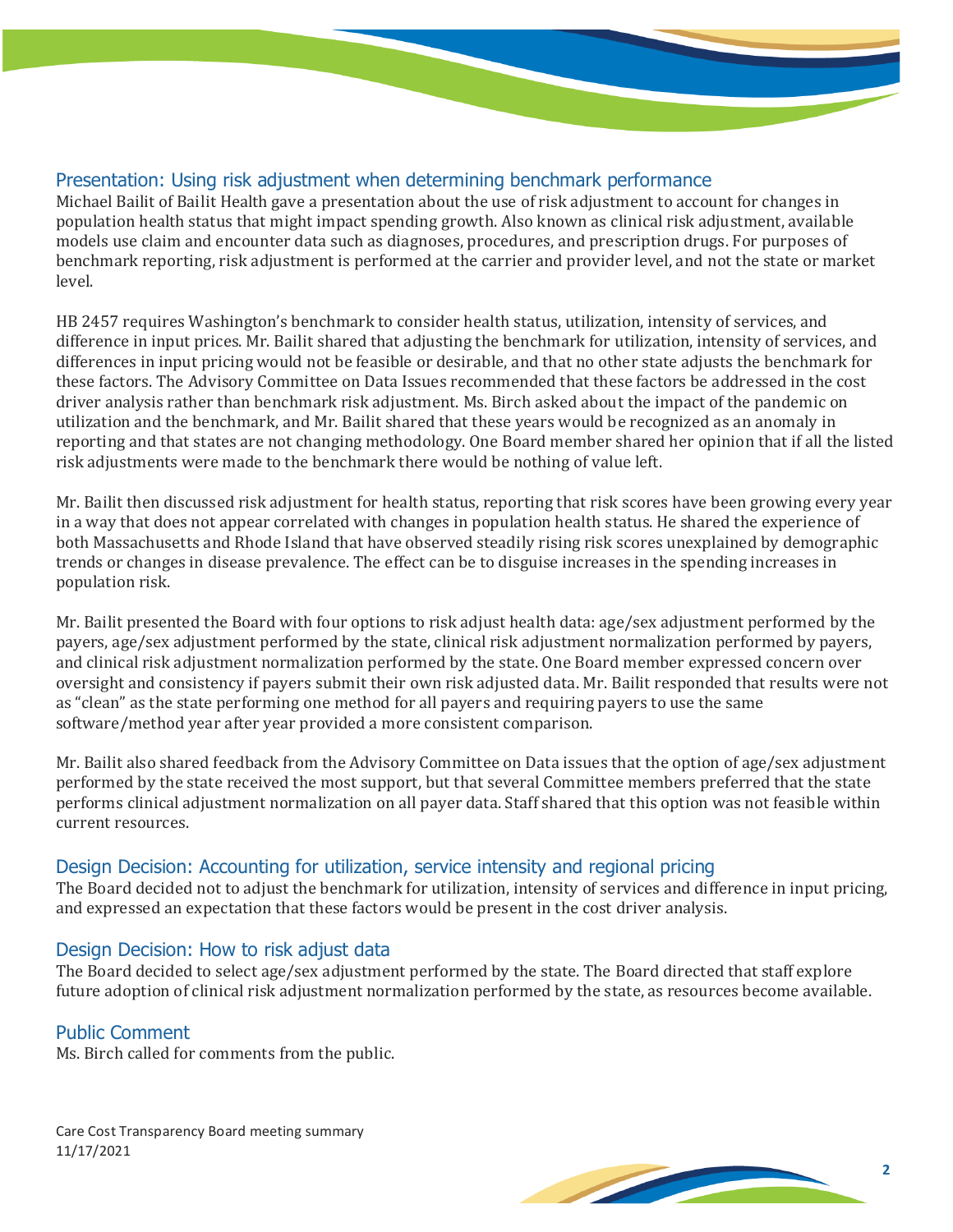Vishal Chaudry, Chief Data Officer, HCA, updated the Board on national developments related to state All Payer Claims Databases (APCD). Specifically, the Federal No Surprises Act creates an advisory committee on the pathway to submit self-insured data to state APCDs. Mr. Chaudry expressed his opinion that the Board creates a shared incentive for all payers to participate in the database.

#### Presentation: Key questions to address for provider level reporting

January Angeles of Bailit Health presented the Board with information related to provider level reporting, including how members should be attributed to clinicians, and how clinicians should be organized into provider entities for reporting. She reminded the Board that all cost benchmark states report on large provider entities. Spending that cannot be attributed to a particular entity will still be captured in the data call and in the statewide and market measures. Members may be attributed through a common methodology, or through each purchaser's own attribution methodology. Ms. Angeles shared that all other states use primary care providers (PCP), attribution, leaving the methodology up to the insurer. Massachusetts and Oregon add specificity of reporting in a hierarchy by member selection, contract arrangement, and utilization.

The Board asked several questions about attributing through PCP, recognizing that many members have no PCP, have no utilization, or do not engage PCPs in seeking care.

Ms. Angeles also summarized the feedback from the Advisory Committee on Data issues that a standard methodology would be difficult for carriers, but that there was value in material consistency in the attribution of methodologies. One Committee member suggested that the state more specifically define and provide a primary care taxonomy or procedure codes. The option that received the most support was to adopt the methodology used in Massachusetts and Oregon of using individual payer methodology with a reporting hierarchy.

Ms. Birch asked what other attribution resources were available in the state, or what else might be considered. The Board discussed attribution related to the Department of Labor and Industries spend, and issues of PCP attribution related to access and accountability. One Board member asked for clarification on the methodologies used by the Washington Health Alliance and One Health Port.

Ms. Angeles shared the two basic methods for organizing clinicians into large provider entities: using a state-wide provider directory (as in Massachusetts) or using a pre-defined list of providers and requesting payers report on them through information in provider contracts. Ms. Angeles shared that Oregon intends to use their data call to assist in building a provider directory and has asked payers to report provider organization by their tax identification numbers (TIN). States without a provider directory, including Rhode Island and Connecticut, perform attribution based on providing payers with a list of identified providers and asking payers to report on them based on existing contracts.

The Advisory Committee on Data Issues felt it was important to identify large provider entities based on a framework of cost accountability.

#### Design Decision: How to attribute patients to clinicians

The Board deferred the decision and requested staff to provide additional information on available attribution methods.

#### Design Decision: How to organize clinicians into large provider entities

The Board did not consider this issue and deferred the topic to the next meeting.

Care Cost Transparency Board meeting summary 11/17/2021